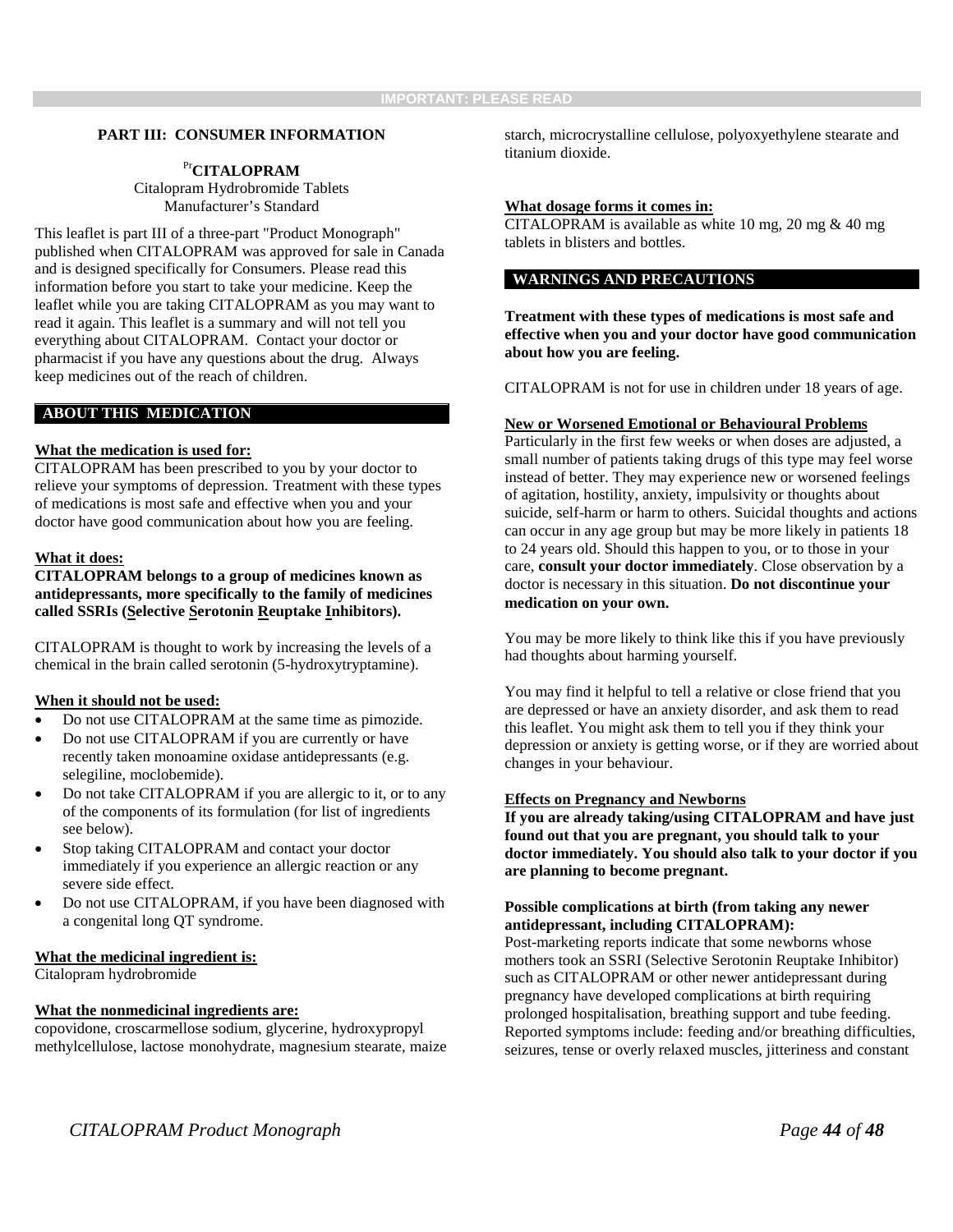crying. In most cases, the newer antidepressant was taken during the third trimester of pregnancy. These symptoms are consistent with either a direct adverse effect of the antidepressant on the baby, or possibly a discontinuation syndrome caused by sudden withdrawal from the drug. These symptoms normally resolve over time. However, if your baby experiences any of these symptoms, contact your doctor as soon as you can.

# **Persistent Pulmonary Hypertension of the Newborn (PPHN) and newer antidepressants:**

Preliminary information suggests that use of SSRIs during the second half of pregnancy may be associated with an increased rate of a serious lung condition called persistent pulmonary hypertension of the newborn (PPHN) that causes breathing difficulties in newborns soon after birth. According to the study, babies born with this condition were 6 times more likely than healthy babies to have been exposed to SSRIs. In the general population, PPHN is known to occur at a rate of about 1-2 per 1000 newborns.

If you are pregnant and taking an SSRI, or other newer antidepressant, you should discuss the risks and benefits of the various treatment options with your doctor. It is very important that you do NOT stop taking these medications without first consulting your doctor.

## **Risk of Bone Fractures:**

Taking CITALOPRAM may increase your risk of breaking a bone if you are elderly or have osteoporosis or have other major risk factors for breaking a bone. You should take extra care to avoid falls especially if you get dizzy or have low blood pressure.

#### **Angle-closure Glaucoma:**

CITALOPRAM can cause dilation of the pupil which may trigger an acute glaucoma attack in an individual with narrow ocular angles. Having your eyes examined before you take CITALOPRAM could help identify if you are at risk of having angle-closure glaucoma. Seek immediate medical attention if you experience:

- eye pain
- changes in vision
- swelling or redness in or around the eye.

## **Before you use CITALOPRAM tell your doctor or pharmacist:**

- All your medical conditions, including heart problems, history of seizures, manic-depressive illness, liver or kidney disease or diabetes.
- You have a bleeding disorder or have been told that you have low platelets.
- If you have QT/QTc prolongation or a family history of QT/QTc prolongation.
- If you have a personal history of fainting spells.
- If you have a family history of sudden cardiac death at  $\leq 50$ years.
- If you have electrolyte disturbances (e.g., low blood potassium, magnesium, or calcium levels) or conditions that could lead to electrolyte disturbances (e.g., vomiting, diarrhea, dehydration).
- If you had a recent bone fracture or were told you have osteoporosis or risk factors for osteoporosis.
- If you are pregnant or thinking about becoming pregnant, or if you are breast feeding.
- Any medications (prescription or non-prescription) which you are taking or have taken within the last 14 days, especially monoamine oxidase inhibitors, pimozide, any other antidepressants, triptans used to treat migraines, lithium, tramadol or drugs containing tryptophan.
- Your habits of alcohol and/or street drug consumption.
- Any natural or herbal products you are taking (e.g. St. John's Wort.
- If you drive a vehicle or perform hazardous tasks during your work.

# **INTERACTIONS WITH THIS MEDICATION**

# **Serious Drug Interactions**

## **Do not use CITALOPRAM if you are taking or have recently taken:**

- Monoamine oxidase inhibitor (e.g., phenelzine, tranylcypromine, moclobemide or selegiline)
- Pimozide
- Linezolid (an antibiotic)
- Methylene blue (intravenous)

The following list includes some, but not all, of the drugs that may increase the risk of side-effects while receiving CITALOPRAM. You should check with your doctor or pharmacist before taking any other medication (prescription, nonprescription or natural/herbal) with CITALOPRAM. Other drugs that may interact with CITALOPRAM include:

- drugs to treat heart rhythm disturbances (antiarrhythmics)
- antipsychotics
- opioid painkillers
- drugs to treat infections
- drugs to treat nausea and vomiting
- cancer drugs
- asthma drugs
- diuretics (water pills)
- carbamazepine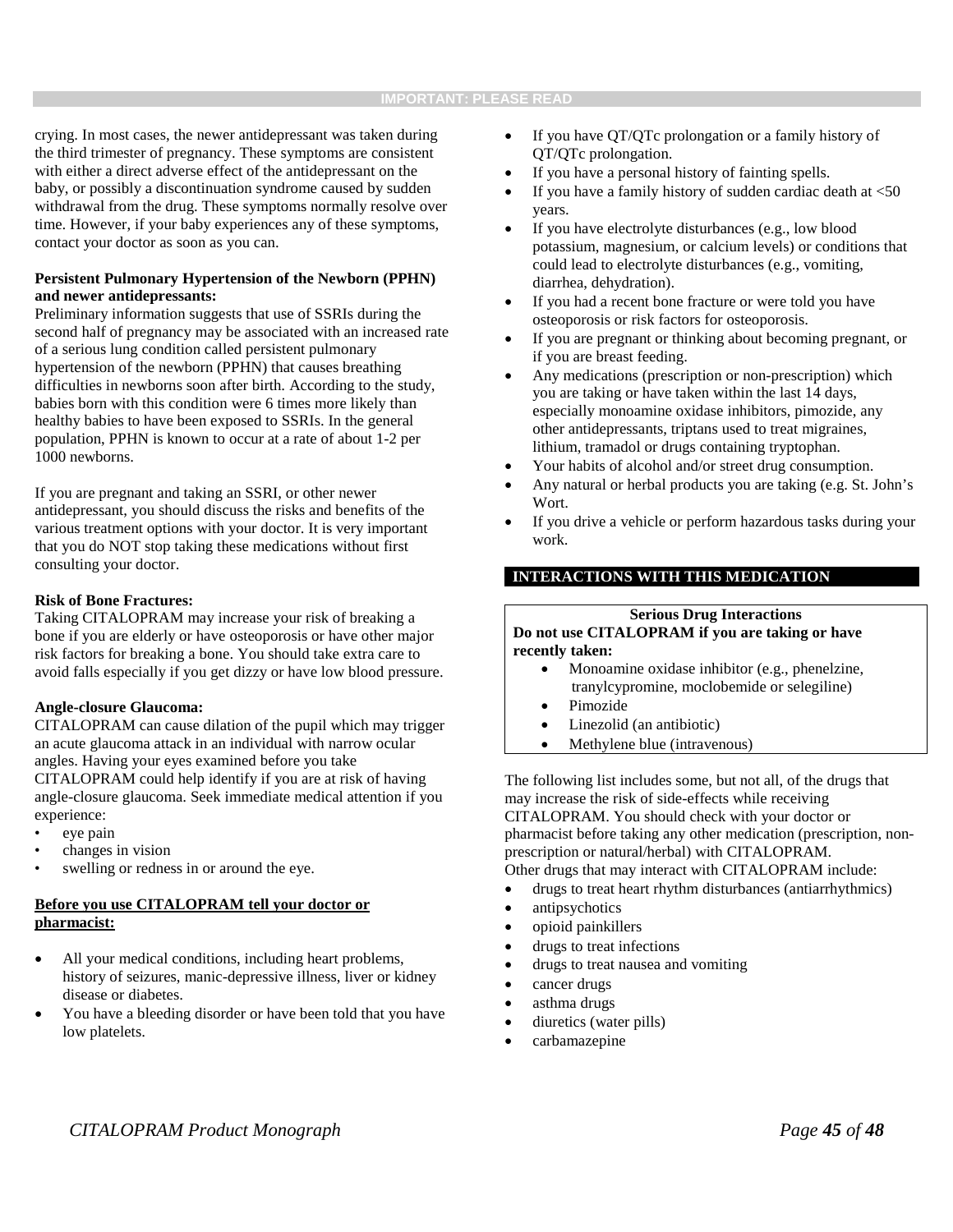- other SSRIs e.g., escitalopram or any other antidepressant (e.g., imipramine, desipramine)
- lithium
- tryptophan
- cimetidine
- triptans (e.g., sumatriptan, zolmitriptan, naratriptan)
- fluconazole, Ketoconazole, Itraconazole
- erythromycin
- warfarin
- omeprazole
- any herbal product such as St. John's Wort
- certain medicines which may affect blood clotting and increase bleeding, such as oral anticoagulants (e.g. warfarin, dabigatran), acetylsalicyIic acid (e.g. Aspirin) and other nonsteroidal anti-inflammatory drugs (ibuprofen)
- certain medicines used to treat pain, such as fentanyl (used in anaesthesia or to treat chronic pain), tramadol, tapentadol, meperidine, methadone, pentazocine
- certain medicines used to treat cough, such as dextromethorphan

Avoid drinking alcohol while taking CITALOPRAM.

Drugs from the class that CITALOPRAM belongs to may increase the chance of a bleeding event such as nose bleeds, bruising and even life threatening bleeding. This is more likely if you have a history of a bleeding disorder or are taking other drugs that are known to affect your platelets.

Treatment with an SSRI in patients with diabetes may alter glycaemic control (hypoglycaemia and hyperglycaemia).

Tell your doctor all the medicines (prescription or over the counter) and natural health products that you are using or thinking of taking.

## **PROPER USE OF THIS MEDICATION**

#### **Usual dose:**

- It is important that you take CITALOPRAM exactly as your doctor has instructed.
	- Usually your doctor will prescribe 20 mg per day, which you will take once daily preferably at the same time each day. If you are elderly, your doctor may prescribe a lower dose. This dose may be increased. Never change the dose of CITALOPRAM you are taking, or that someone in your care is taking unless your doctor tells you to. Dosage directions should be followed carefully. Never exceed the prescribed dose.
- Swallow the tablets whole with a drink of water. Do not chew them. CITALOPRAM can be taken with or without food.
- You should continue to take CITALOPRAM even if you do not feel better, as it may take several weeks for your medication to work. Improvement may be gradual.
- Continue to take CITALOPRAM for as long as your doctor recommends it. Do not stop taking your tablets abruptly even if you begin to feel better, unless you are told to do so by your doctor. Your doctor may tell you to continue to take CITALOPRAM for several months. Continue to follow your doctor's instructions.

## **Overdose:**

If you have accidentally taken too much CITALOPRAM, contact your doctor or the Regional Poison Control Centre immediately, even if you do not feel sick. If you go to the doctor or the hospital, take the CITALOPRAM container with you.

In case of drug overdose, contact a health care practitioner, hospital emergency department or regional Poison Control Centre immediately, even if there are no symptoms.

## **Missed Dose:**

If you forget a dose, take the next dose as planned. Do not take a double dose to make up for a forgotten dose.

# **SIDE EFFECTS AND WHAT TO DO ABOUT THEM**

- CITALOPRAM may cause unwanted effects (side-effects). These may include fatigue, dry mouth, increased sweating, tremor (shakiness), nausea, diarrhea, somnolence (sleepiness), ejaculation disorder and upper respiratory tract infection.
- Contact your doctor before stopping or reducing your dosage of citalopram. Symptoms such as dizziness, abnormal dreams, electric shock sensations, agitation, anxiety, emotional indifference, difficulty concentrating, headache, migraine, tremor (shakiness), nausea, vomiting, sweating or other symptoms may occur after stopping or reducing the dosage of citalopram. Such symptoms may also occur if a dose is missed. These symptoms usually disappear without needing treatment. Tell your doctor immediately if you have these or any other symptoms. Your doctor may adjust the dosage of citalopram to reduce the symptoms.<br>Side-effects are often mild and may disappear after a few
- days. If they are troublesome or persistent, or if you develop any other unusual side-effects while taking CITALOPRAM please consult your doctor.
- Usually CITALOPRAM does not affect your ability to carry out normal daily activities. However, you should not drive a car or operate machinery until you are reasonably certain that CITALOPRAM does not affect you adversely.
- Post-marketing reports indicate that some newborns whose mothers took an SSRI (Selective Serotonin Reuptake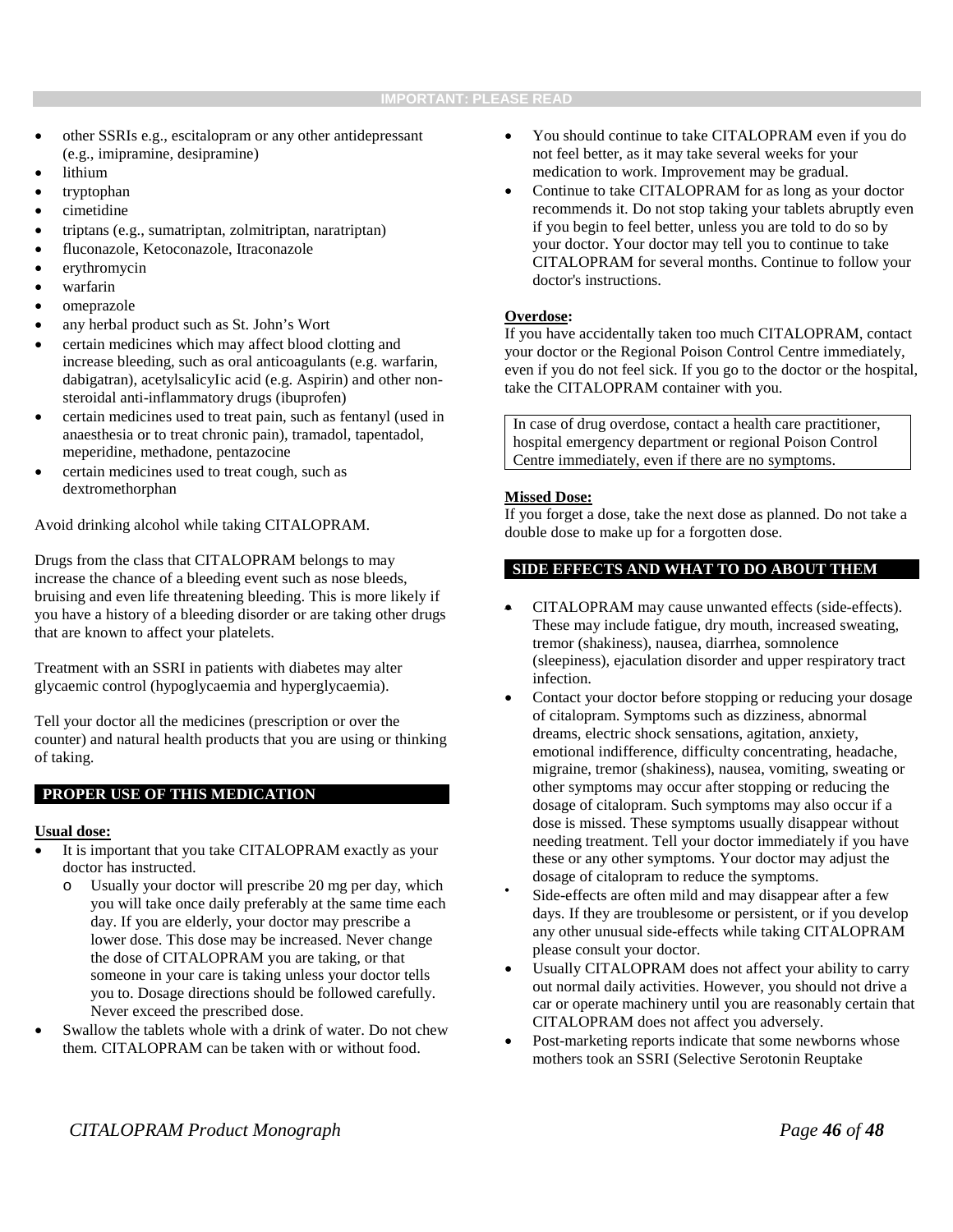Inhibitor) such as citalopram or other newer antidepressant during pregnancy have developed complications at birth requiring prolonged hospitalisation, breathing support and tube feeding. Reported symptoms include: feeding and/or breathing difficulties, seizures, tense or overly relaxed muscles, jitteriness and constant crying. In most cases, the newer antidepressant was taken during the third trimester of pregnancy. These symptoms are consistent with either a direct adverse effect of the antidepressant on the baby, or possibly a discontinuation syndrome caused by sudden withdrawal from the drug. These symptoms normally resolve over time. However, if your baby experiences any of these symptoms, contact your doctor as soon as you can.

If you are pregnant and taking an SSRI, or other newer antidepressant, you should discuss the risks and benefits of the various treatment options with your doctor. It is very important that you do NOT stop taking these medications without first consulting your doctor.

If you experience any symptoms of a possible heart rhythm disturbance, such as dizziness, palpitations, fainting or seizures, you should seek immediate medical attention.

**SERIOUS SIDE EFFECTS, HOW OFTEN THEY**

| SENIOUS SIDE EFFECTS, HOW OF LEN THET<br>HAPPEN AND WHAT TO DO ABOUT THEM |                                                                                                      |                                                         |                 |                                                 |  |  |
|---------------------------------------------------------------------------|------------------------------------------------------------------------------------------------------|---------------------------------------------------------|-----------------|-------------------------------------------------|--|--|
| Symptom / effect                                                          |                                                                                                      | Talk with your<br>doctor or<br>pharmacist right<br>away |                 | Stop<br>taking<br>drug and<br>seek              |  |  |
|                                                                           |                                                                                                      | Only<br>if<br>severe                                    | In all<br>cases | immediate<br>emergency<br>medical<br>assistance |  |  |
| Uncommon                                                                  | <b>Low Platelets:</b><br>Bruising or<br>unusual bleeding<br>from the skin or<br>other areas          |                                                         |                 |                                                 |  |  |
|                                                                           | Mania:<br>Overactive<br>behaviour and<br>thoughts                                                    |                                                         |                 |                                                 |  |  |
| Rare                                                                      | <b>Gastrointestinal</b><br>bleeding:<br>Vomiting blood<br>or passing blood<br>in stools<br>Glaucoma: |                                                         |                 |                                                 |  |  |
|                                                                           | Eye pain, change<br>in vision,                                                                       |                                                         |                 |                                                 |  |  |

# **SERIOUS SIDE EFFECTS, HOW OFTEN THEY HAPPEN AND WHAT TO DO ABOUT THEM**

| <u>HAPPEN AND WHAT TO DO ABOUT THEM</u> |                             |                               |  |             |  |
|-----------------------------------------|-----------------------------|-------------------------------|--|-------------|--|
| Symptom / effect                        |                             | Talk with your                |  | <b>Stop</b> |  |
|                                         |                             | doctor or<br>pharmacist right |  | taking      |  |
|                                         |                             |                               |  | drug and    |  |
|                                         |                             | away                          |  | seek        |  |
|                                         | swelling or                 |                               |  |             |  |
|                                         | redness in or               |                               |  |             |  |
|                                         | around the eye              |                               |  |             |  |
|                                         | Low sodium                  |                               |  |             |  |
|                                         | level in blood:             |                               |  |             |  |
|                                         | Symptoms of                 |                               |  |             |  |
|                                         | tiredness,                  |                               |  |             |  |
|                                         | weakness,                   |                               |  |             |  |
|                                         | confusion                   |                               |  |             |  |
|                                         | combined with               |                               |  |             |  |
|                                         | achy, stiff or              |                               |  |             |  |
|                                         | uncoordinated               |                               |  |             |  |
|                                         | muscles                     |                               |  |             |  |
|                                         | <b>Serotonin</b>            |                               |  |             |  |
|                                         | syndrome: A                 |                               |  |             |  |
|                                         | combination of              |                               |  |             |  |
|                                         | symptoms,                   |                               |  |             |  |
|                                         | possibly                    |                               |  |             |  |
|                                         | including:                  |                               |  |             |  |
|                                         | agitation,                  |                               |  |             |  |
|                                         | confusion,                  |                               |  |             |  |
|                                         | tremor, sudden              |                               |  |             |  |
|                                         | jerking of                  |                               |  |             |  |
|                                         | muscles, high               |                               |  |             |  |
|                                         | fever                       |                               |  |             |  |
| Very Rare                               | Liver disorder:             |                               |  |             |  |
|                                         | Symptoms                    |                               |  |             |  |
|                                         | include nausea,             |                               |  |             |  |
|                                         | vomiting, loss of           |                               |  |             |  |
|                                         | appetite                    |                               |  |             |  |
|                                         | combined with               |                               |  |             |  |
|                                         | itching,                    |                               |  |             |  |
|                                         | yellowing of the            |                               |  |             |  |
|                                         |                             |                               |  |             |  |
|                                         | skin or eyes,<br>dark urine |                               |  |             |  |
|                                         | <b>Seizures: Loss</b>       |                               |  |             |  |
|                                         |                             |                               |  |             |  |
|                                         | of consciousness            |                               |  |             |  |
|                                         | with                        |                               |  |             |  |
|                                         | uncontrollable              |                               |  |             |  |
|                                         | shaking ("fit")             |                               |  |             |  |
| See<br>Warnings &                       | Akathisia:                  |                               |  |             |  |
| Precautions                             | Feeling restless            |                               |  |             |  |
|                                         | and unable to sit           |                               |  |             |  |
|                                         | or stand still              |                               |  |             |  |
|                                         | New or                      |                               |  |             |  |
|                                         | Worsened                    |                               |  |             |  |